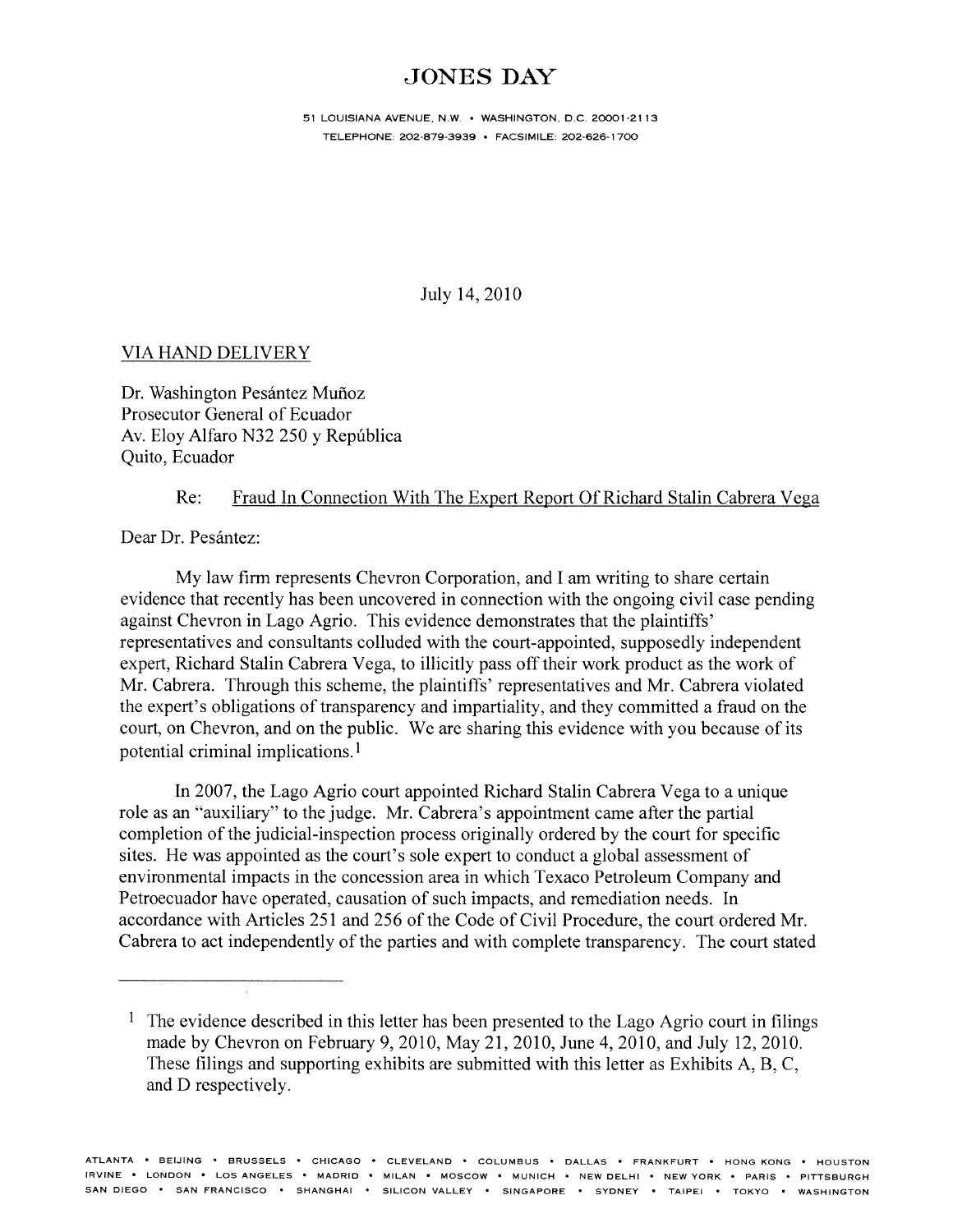Dr. Washington Pesántez Muñoz July 14, 2010 Page 2

that "the role of the exper<sup>t</sup> is one of complete impartiality and transparency with respec<sup>t</sup> to the parties and their attorneys," and it required that Mr. Cabrera "shall observe and ensure  $\ldots$  the impartiality of his work, and the transparency of his activities as a professional appointed" by the court. The court also ordered that the individuals appointed to assist Mr. Cabrera must be "independent from the litigating parties" and that "[t]he activity of the assistants is included in the oath sworn by the exper<sup>t</sup> Richard Cabrera, who was appointed as the sole expert."

Mr. Cabrera repeatedly acknowledged that the court charged him with conducting an investigation independent from the parties, and repeatedly represented to the court that he adhered to the court's order. Similarly, the plaintiffs' representatives have repeatedly characterized Mr. Cabrera's role as that of <sup>a</sup> "special master." See, e.g., 12/1/08 Press Release (enclosed as Exhibit E). They have made the Cabrera Report the centerpiece of their public-relations and lobbying campaigns to injure Chevron. And, like Mr. Cabrera himself, the plaintiffs' representatives have insisted that Mr. Cabrera maintained his independence from them in performing his work. When Chevron challenged Mr. Cabrera's independence, the plaintiffs' public-relations firm issued <sup>a</sup> press release accusing Chevron's managemen<sup>t</sup> of "lying to shareholders," and they avowed that "Chevron's claim that Professor Cabrera is cooperating with the plaintiffs is completely false." 4/3/08 Press Release (enclosed as Exhibit F); see also 12/1/08 Press Release (enclosed as Exhibit E) ("A lawyer for the plaintiffs blasted Chevron for putting out false information about the latest findings, and rejected allegations the plaintiffs improperly influenced the report.").

The recently uncovered evidence includes the following indicia of misrepresentation, concealment, and fraud:

Stratus Consulting LLC ("Stratus"), <sup>a</sup> U.S.-based environmental consulting company, has worked for plaintiffs for many years. Despite initial denials, mounting evidence shows that Stratus personnel and contractors had extensive dealings with Mr. Cabrera and are the true authors of much of the Cabrera Report. A Stratus contractor produced in <sup>a</sup> United States federal court action an electronic database used by the plaintiffs' consultants. Forensic analysis has shown that substantial portions of the same database were incorporated into the Cabrera Report virtually verbatim, without attribution or disclosure of the source. Counsel for Stratus have now admitted to the U.S. court that Stratus personnel recognize their work in the Cabrera Report and that at least two Stratus representatives communicated directly with Mr. Cabrera. Plaintiffs admitted to the same court that they had secret, "ex parte dealings" with Mr. Cabrera and that the Cabrera Report "is based, in part, on information prepared by Plaintiffs' litigation team." And plaintiffs recently admitted to the Lago Agrio court that they gave Mr. Cabrera "findings," "analyses," and "conclusions" that were adopted in total into the Cabrera Report.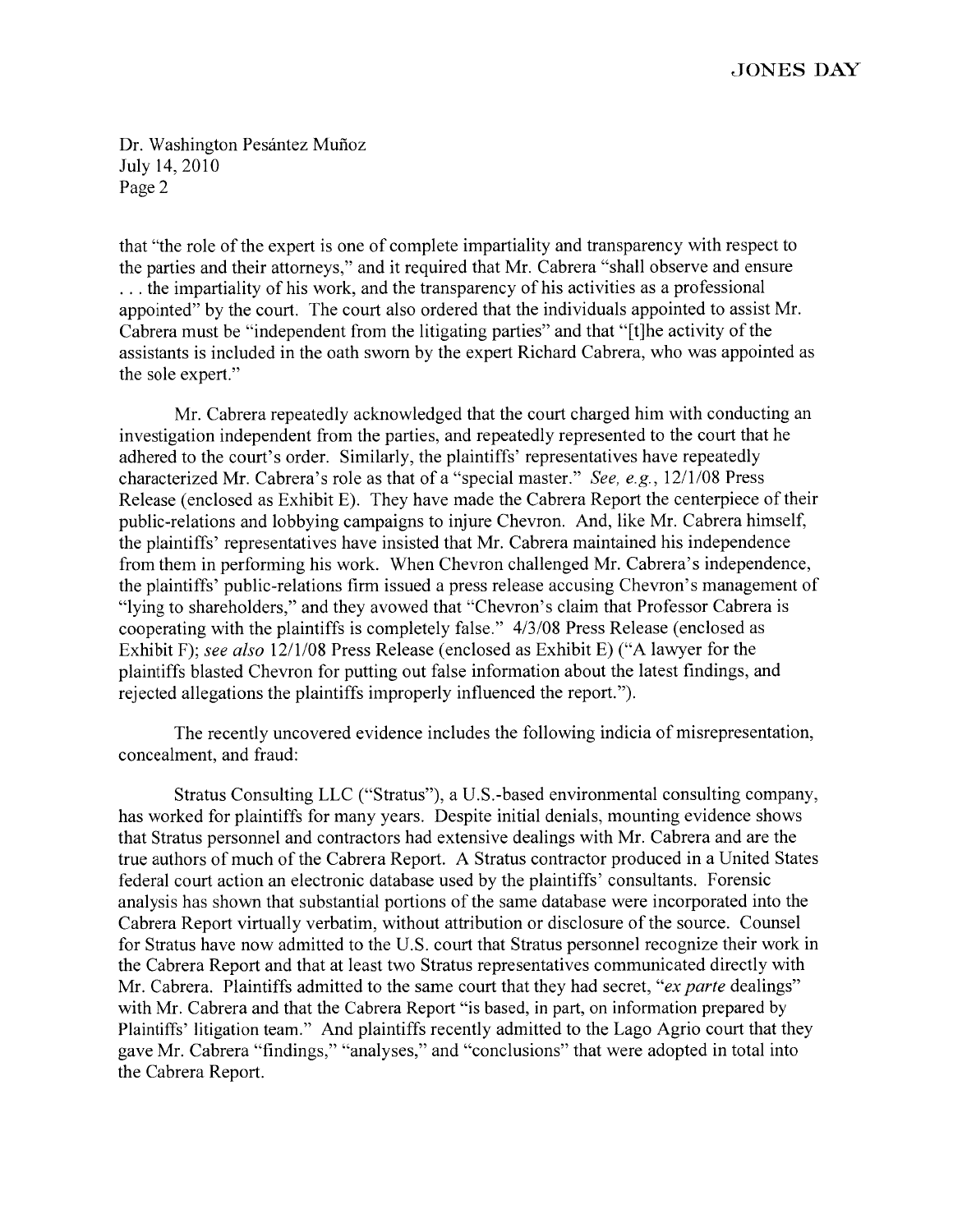## JONES DAY

Dr. Washington Pesántez Muñoz July 14, 2010 Page 3

In addition, the website of the Amazon Defense Front—the plaintiffs' designated beneficiary of any judgment in the case—contains an alleged English "translation" of the Cabrera Report. Expert forensic analysis has concluded that the English "translation" is the original text, and that the Spanish version of the Cabrera Report filed with the Court is <sup>a</sup> translation from the original English text. However, neither Mr. Cabrera nor any of his named team members are native English speakers. Additional English versions of the Cabrera Report produced by Stratus in the U.S. court action further indicate that the involvement of plaintiffs' team in drafting the Cabrera Report was extensive.

Furthermore, at least two of Mr. Cabrera's assistants did not have the independence mandated by the law. Juan Cristóbal Villao Yepez is one of the disclosed assistants whose work product appears in the Cabrera Report. Mr. Villao works for Uhl, Baron, Rana & Associates, Inc., ("UBR") another U.S. environmental consulting firm. Plaintiffs have admitted that UBR "was retained by Plaintiffs to serve as <sup>a</sup> consulting exper<sup>t</sup> in the Lago Agrio Litigation." A United States federal court has concluded that Mr. Villao's undisclosed dual role as <sup>a</sup> Cabrera assistant and an employee of <sup>p</sup>laintiffs' consulting firm demonstrates "a fraud on the [Lago Agrio] tribunal."

Another disclosed Cabrera assistant was Carlos Martin Beristain. Mr. Cabrera relied on Mr. Beristain's work in recommending the assessment of \$9.5 billion in damages for alleged "excess cancer deaths." <sup>A</sup> version of the film "Crude" shows Mr. Beristain meeting and working with <sup>p</sup>laintiffs' lawyers Steven Donziger and Pablo Fajardo, and with <sup>p</sup>laintiffs' associates Emergildo Criollo, Adolfo Maldonado and others. The filmmaker has admitted to <sup>a</sup> United States federal court in New York that he edited his movie to remove the evidence of Mr. Beristain's presence at the meeting and that he did so at the reques<sup>t</sup> of <sup>p</sup>laintiffs' lawyers. The United States federal court addressing this matter called this manipulation "a fact suggestive of an awareness of questionable activity."

The information set forth in this letter and in the attachments hereto shows that the Cabrera Report is <sup>a</sup> fraud and that the plaintiffs' representatives and Mr. Cabrera worked in concert to perpetrate that fraud. Both Mr. Cabrera and the plaintiffs' representatives have made repeated misrepresentations to conceal their collusion, which violated Mr. Cabrera's obligations of transparency and impartiality. This fraud has been perpetrated as par<sup>t</sup> of <sup>p</sup>laintiffs' efforts to obtain an unfounded judgment against Chevron in Lago Agrio, and to injure Chevron through their public-relations and lobbying campaigns. As such, the evidence has serious implications for the integrity of the Lago Agrio proceedings and for the possible criminal liability of Mr. Cabrera and the <sup>p</sup>laintiffs' representatives.